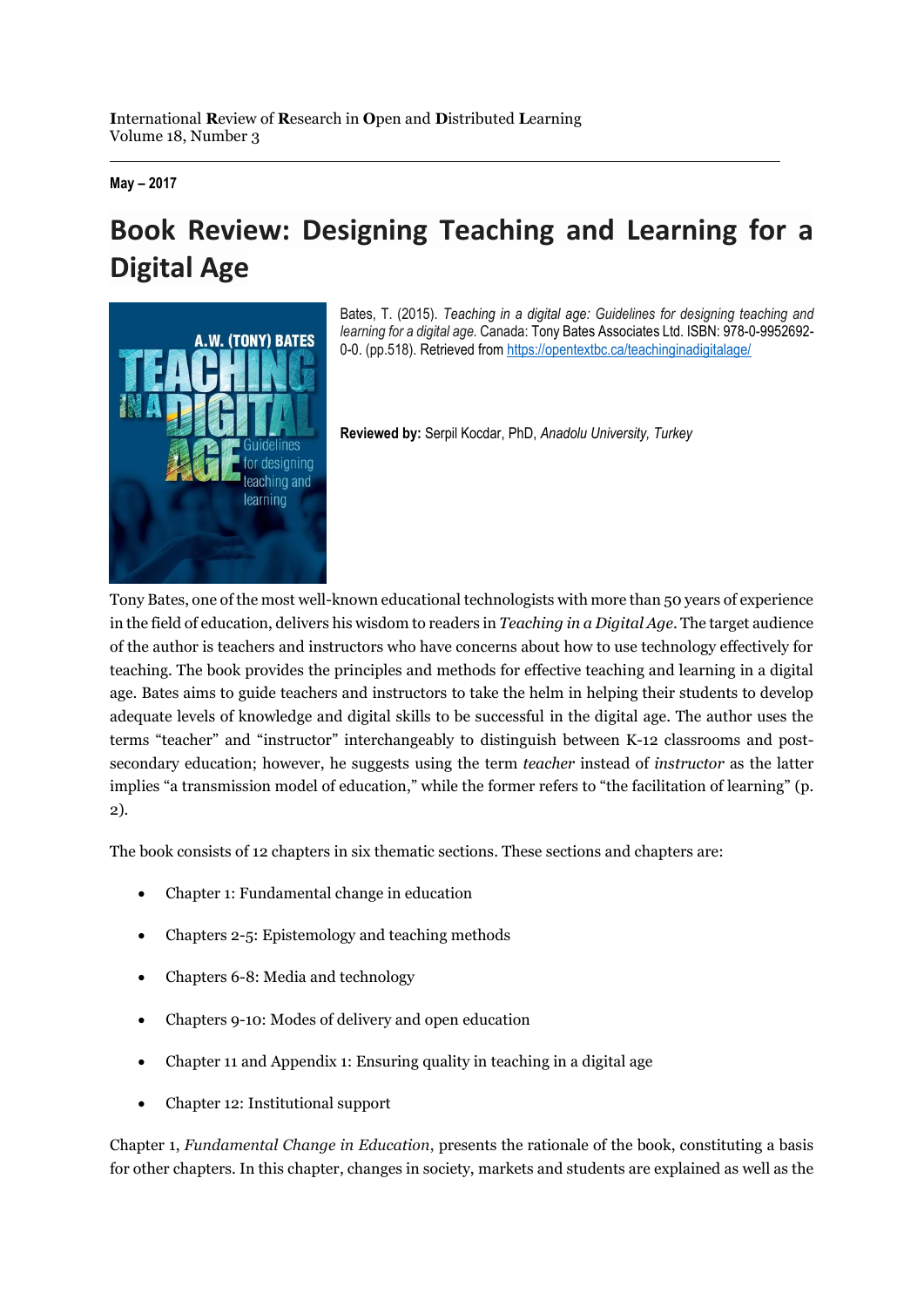reasons why teachers and instructors should revise their methods of teaching according to these changes. The chapter also reviews how technology changes the methods of teaching due to the changing needs of students in a digital age.

Chapter 2, *The Nature of Knowledge and the Implications for Teaching*, divulges the nature of knowledge and its influence on learning theories and teaching methods. The chapter also includes the four most common theories of learning which are behaviorism, cognitivism, constructivism, and connectivism, along with their epistemology.

Chapter 3, *Methods of Teaching: Campus-Focused*, discusses teaching methods commonly used on campus-based learning environments. Five perspectives on teaching are examined—the transmission, apprenticeship, developmental, nurturing, and social reform. These abovementioned perspectives are related to epistemologies and theories of learning, with an emphasis on their relevance to a digital age. The chapter guides readers to a discussion of the general strengths and weaknesses of each approach, identify the extent to which each approach meets the needs of learners in a digital age and choose an appropriate teaching method (or mix of methods) for their teaching context.

Chapter 4, *Methods of Teaching with an Online Focus*, covers key approaches to the design of online teaching and learning. The chapter involves design models such as classroom-type online learning, the ADDIE model, online collaborative learning, competency-based learning, communities of practice, and agile design. It provides an opportunity for teachers and instructors to look into the strengths and weaknesses of each model and decide on the most suitable model or combination of models for their teaching.

Chapter 5, *MOOCs*, primarily focuses on many aspects of MOOCs including a brief history and definition, the differences between various kinds, MOOCs and other forms of online and open learning, strengths and weaknesses, and disruptive impacts of political, social, and economic drivers of the courses. The chapter also allows the readers to make decisions on developing or investing and the types to advance MOOCs.

Chapter 6, *Understanding Technology in Education*, provides information on how to choose and use technologies and media for teaching and learning. The author identifies three core dimensions of media and technology namely:

- 1. Broadcast (one-way) or communicative (two way) media;
- 2. Synchronous or asynchronous technologies, including live recorded media; and
- 3. Single or rich media.

The chapter also covers a short history of educational technology, the difference between media and technology, and the foundations of educational media.

Chapter 7, *Pedagogical Differences between Media*, focuses on the distinctive pedagogical characteristics of various media consisting of text, audio, video, computing, and social media. It aims to provide a framework for analyzing the pedagogical characteristics of educational media and to enable readers to apply that analysis to any particular module of teaching.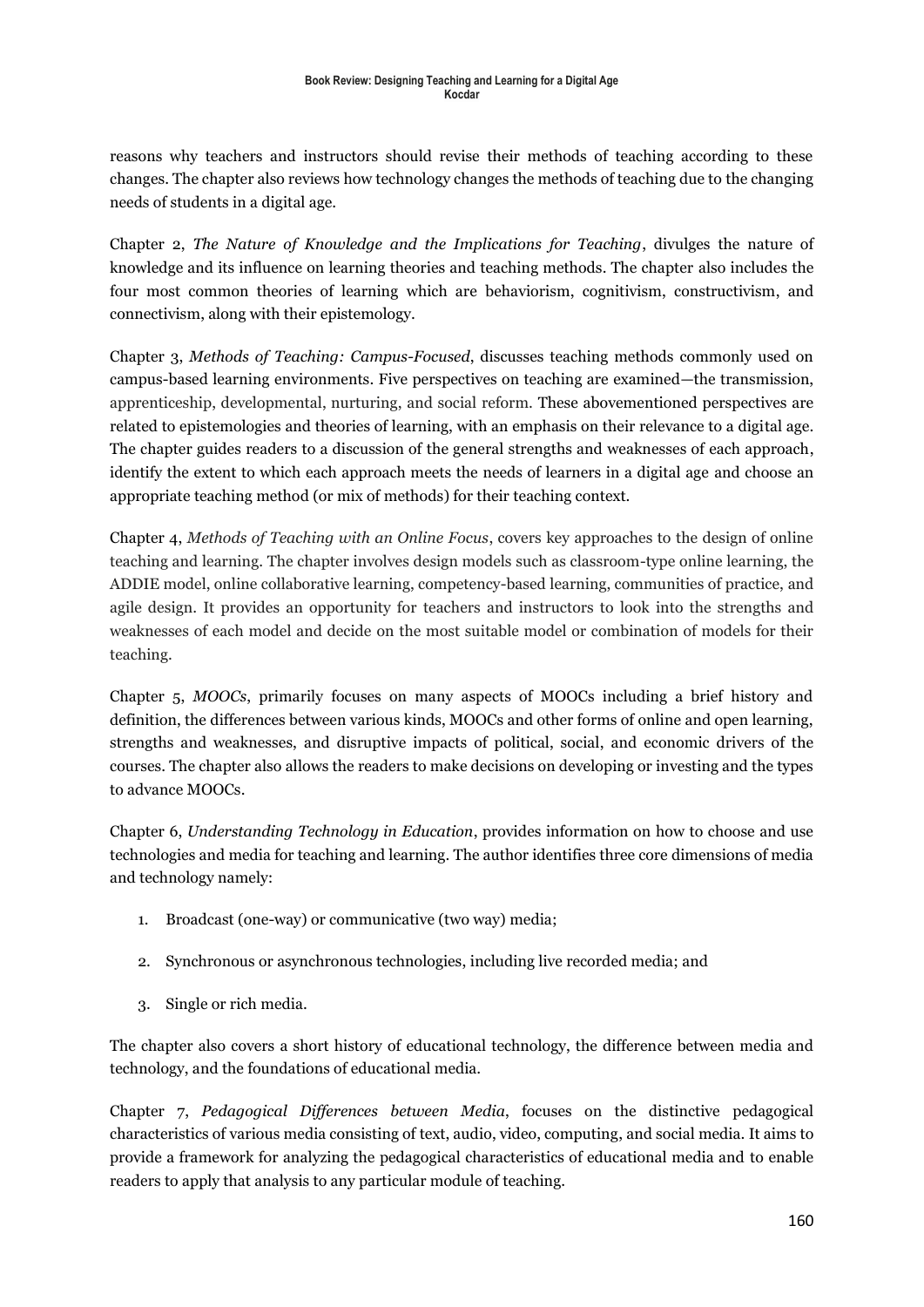Chapter 8, *Choosing and Using Media in Education: The SECTIONS Model*, provides a framework for making appropriate decisions about the use of media and technology for teaching and learning. The framework includes the SECTIONS model which consists of 8 dimensions: **S**tudents, **E**ase of use, **C**osts, **T**eaching functions, **I**nteraction, **O**rganizational issues, **N**etworking, and lastly, **S**ecurity and privacy.

Chapter 9, *Modes of Delivery*, explores three modes of delivery which are campus-based; blended or fully online and helps to determine the most appropriate mode of delivery for their courses or programs implying the factors influencing their decision.

Chapter 10, *Trends in Open Education*, discusses the disruptive implications of open educational resources, open textbooks, open research, and open data in higher education. The author claims that the *open* movement is more revolutionary than MOOCs, so it will lead to more radical changes in education. The chapter also guides readers to decide when to use open educational resources and when to create their own materials as well as to maximize the use of digital materials.

Chapter 11, *Ensuring Quality Teaching in a Digital Age*, guides readers about how to develop quality courses. It suggests nine steps for designing and delivering quality teaching in a digital age specifically: (1) Deciding how you want to teach, (2) deciding what kind of course or program, (3) working in a team, (4) building on existing resources, (5) mastering the technology, (6) setting appropriate learning goals, (7) designing course structure and learning activities, (8) communicating, and (9) evaluating and innovating.

Chapter 12, *Supporting Teachers and Instructors in a Digital Age*, emphasizes the need for professional development and training of teachers to ensure high quality teaching in a digital age. It also covers learning technology support systems, team teaching for large classes, and the need for an institutional strategy for teaching in a digital age.

Appendix 1, *Building an Effective Learning Environment*, complements Chapter 11, consisting of key components of a high-quality learning environment. The chapter covers integrating design principles within a rich learning environment, definition of a learning environment, learner characteristics, content management, skill development, learner support, resource use, learning assessment, and basics for a good design.

The book is very well organized and structured. Its content as well as its open access and interactive design makes this masterpiece unique. It provides a critical analysis of the key issues for not only teachers and instructors but also for researchers, practitioners, decision-makers in the field, and students who intend to have a career in educational technology or open and distance learning. It also provides options and practical guidelines to assist readers in making decisions about their teaching. Presentation of the historical background of the events or concepts enables readers to grasp the foundations of the concepts and therefore have deeper insights on the subject. The book covers all the main contemporary issues in the field including updated information; updates and revisions are provided as well. However, the book gives the impression that it was written for readers in developed countries; so aforementioned perspectives or cases regarding teaching in developing countries in a digital age, especially given the author's experiences, could also be mentioned in the chapters, scenarios, activities, or podcasts.